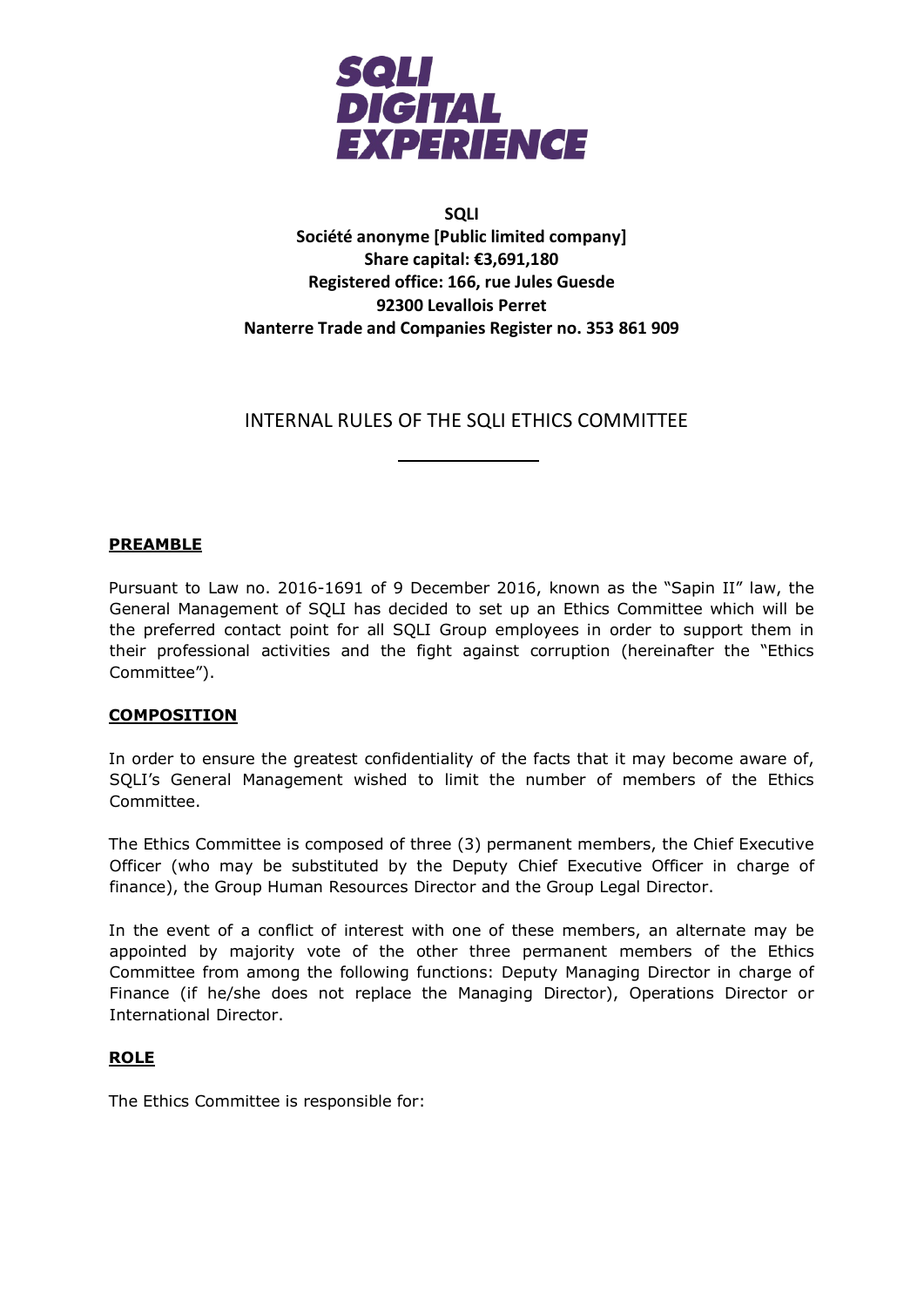

- ensure compliance by all Group employees with the requirements of the SQLI Group Code of Conduct, which applies to all, in France, in Europe and worldwide;
- respond, as the primary contact and preferred contact person for all Group employees, to their questions regarding the interpretation and/or application of the provisions of the Group Code of Conduct;
- take up any question relating to the prevention and fight against corruption;
- propose to the Group Audit Committee and the Board of Directors revisions and/or updates to the Group Code of Conduct, whenever they prove necessary;
- receive and analyse reports of conduct or situations contrary to the law or the SQLI Group Code of Conduct that may be sent to it directly;
- collect and study alerts that may be sent to it directly via the ethics@SQLI.com email address, in accordance with the internal alert process implemented within the SQLI Group;
- decide what action to take with regard to reports and alerts that will be sent to it.

The Ethics Committee and its members undertake to exercise these powers with integrity and objectivity, if necessary with the help of external Advisors, Lawyers and/or experts, within a reasonable period of time which must be assessed on a case-by-case basis, according to the seriousness and urgency of the reported facts.

The members of the Ethics Committee will not receive any remuneration as a result of their duties.

### **MEETINGS & VOTING PROCEDURES**

The Ethics Committee will meet:

- at least once (1) a year, for a review of the past year which will be the subject of a written report;
- at any time and as often as necessary, to know and deal with any question, report or alert that may reach it. In this case, the dates and agenda of the meetings of the Ethics Committee shall be brought to the sole attention of its permanent members.

The duration of the meetings must allow for in-depth review and discussions of the subjects that will be submitted to it and falling within its remit.